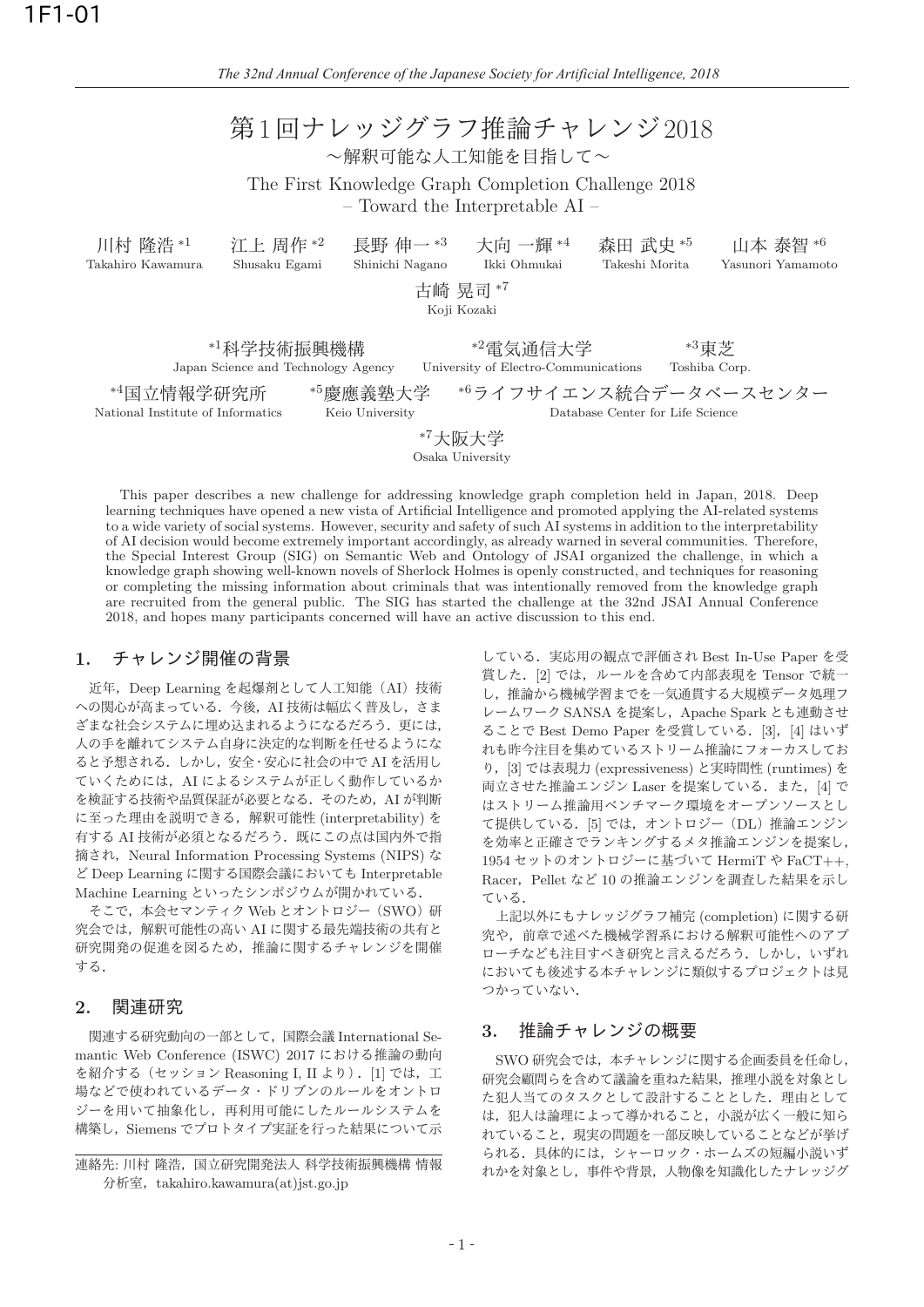ラフ $*1$ から自動的に犯人を推論(推理)することを目的とす る. 推論(または推定)する手法は問わない. 例えば、以下の ような方法が考えられるだろう.

- 手法1 クエリー言語 SPARQL でナレッジグラフを検索して探 す. 例えば、特定の時間に特定の場所に居た人を Union で探す、など
- 手法2 一階述語論理に基づくルールを加えて推論する。例えば,  $+17$ に個人の指紋がある ⇒犯人である、など
- 手法3 オントロジーに基づいて記述論理で推論する. 例えば, 犯人クラスを定義し、犯人候補との包摂関係を推論する, たど
- 手法4 機械学習を用いて分類、クラスタリングして推定する. 例 えば、他の事件における犯人の特徴群から学習・推定す る。など

但し、タスク設定上、人を犯罪者扱いするからには理由をき ちんと説明できることを回答の条件とする.

#### 3.1 チャレンジタスク詳細

まず事前準備として、シャーロック・ホームズシリーズの短 編小説 \*2「白銀号事件」と「赤毛組合」を題材とし、オープン ワークショップを3回開催 (2017/11/25, 12/19, 2018/2/28) した。本ワークショップでは、ナレッジグラフの試験的な記述 を通して、本タスクに必要となる知識(ナレッジグラフで記 述すべき内容)とその表現方法にいて議論し、その結果をも とにスキーマ設計を行った(参加者の延べ人数は80名程度で あった).

第1回ワークショップ (2017/11/25) では、「赤毛組合」のあ らすじを元に 3-4 名ずつのグループでナレッジグラフの試験的 記述を行ったところ、図1のように、登場人物間の関係性の記 述が多く見られた。その結果を踏まえ、スキーマ設計の基本方 針を検討する目的で行った第2回ワークショップ (2017/12/19) においては、ナレッジグラフとして記述すべき内容の種類を数 え上げることを中心に議論した。その結果、小説内で描かれ てる出来事(イベント)を中心とし、それに付随する情報とし て、それらのイベントに関与した人物、もの、場所、それらの 関係性などを記述するという基本方針を決定した。さらに、第 3回のワークショップにおいて、この方針に沿ったスキーマの 詳細設計と、ナレッジグラフを記述する具体的な作業手順に関 する議論を行った.

次にスキーマに沿ってナレッジグラフを構築するためのスプ レッドシート (表) 形式のテンプレートを Google Drive にて 作成し、ワークショップ参加者や SWO 研究会 ML を通して 広く賛同者を募り、小説に書かれた事実情報、登場人物の証言 (虚偽も含む), ホームズの推理により導かれた内容など犯人 を特定するに至る全ての情報を含むナレッジグラフ(以下、完 全グラフ)を構築した. 完全グラフ構築にあたっては4回目の オープンワークショップも開催した (2018/3/18, 参加者約 30 名). 尚, 本来は犯人の特定に直接的には関係しない情報(情 景,状況の描写や常識など)もナレッジグラフに含めるのが良 いと思われるが、2年度目以降の課題としたい.



図 1: 第1回ワークショップで記述されたナレッジグラフの例

そして、完全グラフからホームズの推理によって導かれた犯 人を特定する情報を取り除いたグラフ(以下,不完全グラフ) を作成·公開し、いずれかの手法で削除された情報を推論(推 定)し、犯人を特定する手法とその結果を募集するものであ る。完全グラフから取り除く情報を変えることで、比較的容易 に推理できるタスクと高度なタスクなど複数用意した.

応募作品の評価ポイントは、犯人を正しく当てられていること (correctiveness) に加えて、上述の解釈可能性 (interpretability), 推論(推定)手法の技術的な新規性 (novelty), 実用性 (utility), 処理時間 (runtimes) など、いくつかの観点で評価 する予定である。また、応募作品を通してセマンティックスに よる推論と機械学習による推定、それぞれの手法の特徴を比 較,評価,議論する.

## 3.2 ナレッジグラフおよびスキーマ

本節ではナレッジグラフのスキーマ、および「白銀号事件」 に関するナレッジグラフの一部を紹介する.

スキーマ設計にあたっては、題材とする小説を表すための表 現力 (expressiveness) に加えて、ナレッジグラフとしての構築 のし易さや推論処理にデータとして与える際の利便性を考慮 し, 結果として各文を意味役割付与 (Semantic Role Labeling) し, 事象 ID を中心に主語 (subject) や述語 (predicate), 目的 語 (object) など主に 5W1H をエッジとして持つスキーマとし た. 各文を表すサブグラフの ID を参照することで時系列的な 行動や事象の因果関係、さらには人や組織、場所に関する静的 な情報も併せて記述できる。但し、一般常識を公理として記述 したり、小説内で使用される時刻表のような情報を表すには別 途、ルールやテーブル形式のデータも活用する。また、グラフ 構築の負担を減らすため、一部、文章内の文字列をリテラル値 としてそのまま入力することも許している.

そして、スキーマに沿ってナレッジグラフを構築するにあた  $0, 20$ とうなシートを一般に公開した. 図2は事象 (event) を記述するためシートの一部であるが、他に静的なオブジェク トを記述するためのシートも作成、公開した。賛同者には小説 内の段落を割り振り、該当する項目を埋めてもらい、最後にー 括してナレッジグラフに変換した。尚、シートの記載にあたっ てはクラウドソーシングも活用した。実際に構築されたナレッ

<sup>\*1</sup> 様々な情報・データから抽出した知識をグラフ構造状に整理した 知識ベースの一種. Google が検索エンジンの検索結果を拡張する ために使用しているものが最も有名であり、2017年現在、10億の エンティティ (事象), 700 億の属性情報の定義をもつと言われて いる. セマンティック技術の分野では、Wikipedia の情報を元にし た DBpedia や Wikidata が有名である.

<sup>∗2</sup> https://ja.wikipedia.org/wiki/Category:シャーロック・ホーム ズシリーズの短編小説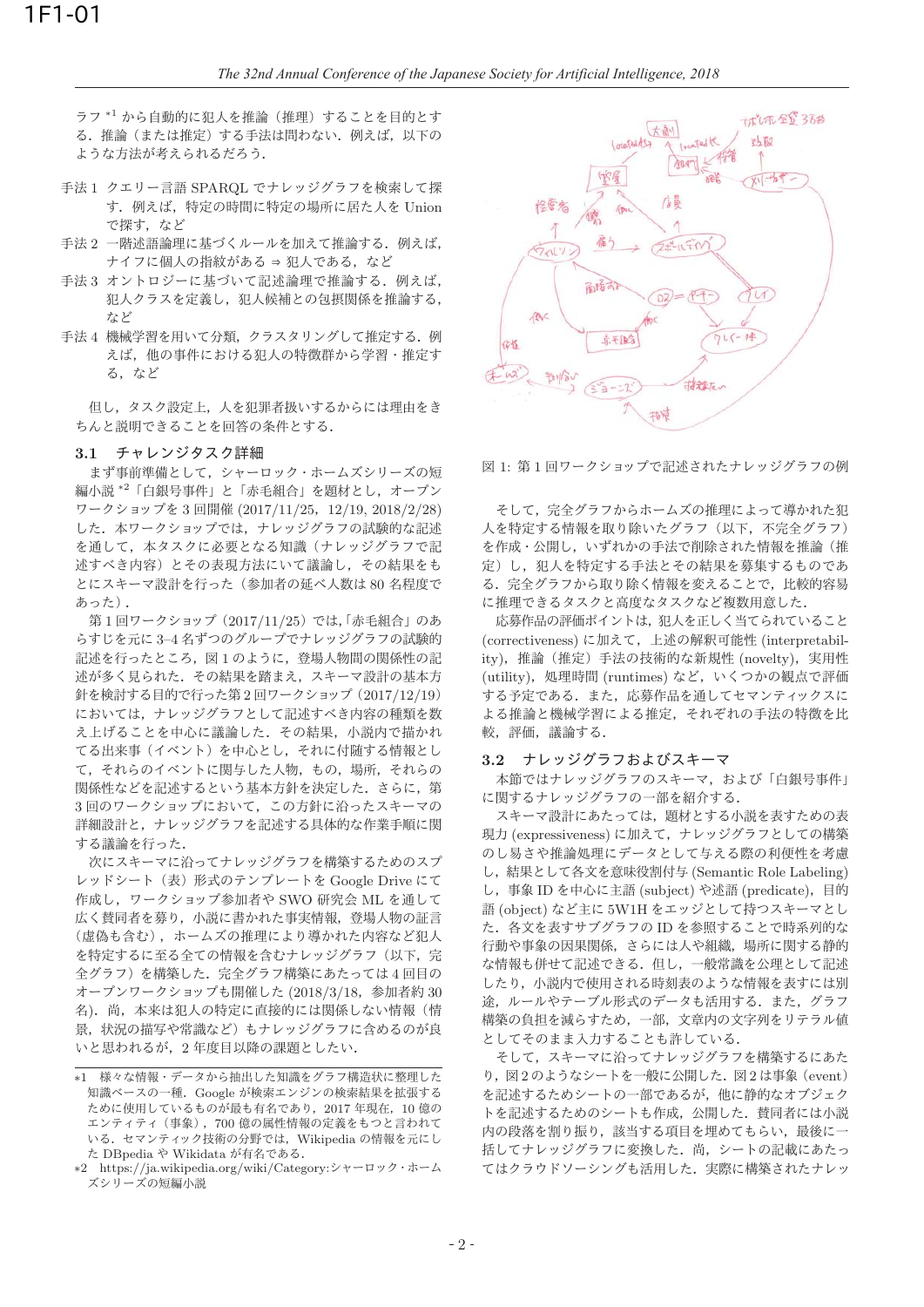| 記述内容                         | 必須      | 説明                                                                    | ID      | <b>Property</b>        | Object(原文)                                                           | Object (統制ラベル) | 展開フラグ   | 関連ID    |
|------------------------------|---------|-----------------------------------------------------------------------|---------|------------------------|----------------------------------------------------------------------|----------------|---------|---------|
| ID                           | $\circ$ | 1文(または、ひとまとまり<br>の述語)単位でユニーク<br>なIDを付与<br>※IDを記述する行は特別<br>扱い Dと原文の紐づけ | E-00001 | source                 | Aさんの話によると, 白<br>銀号が失踪した晩、予<br>想屋と思われる怪しい<br>男が白銀号の厩舎に<br>こっそりとやってきた。 |                |         |         |
| event type                   | $\circ$ | 事実の描写や誰かの発<br>言. 予想(推理)など                                             |         | event type             |                                                                      | 証言             |         |         |
| infromation<br>source        |         | 事実の描写でない場合<br>は,情報源を明記                                                |         | information-<br>source | Aさんの話によると                                                            | Aさん            |         |         |
| main-<br>predicate           | $\circ$ | 主となる述語                                                                |         | main predicate         | やってきた                                                                | 来た             |         |         |
| 5W1H<br>※必要に応じ<br>Property追加 |         |                                                                       |         | who                    | 予想屋と思われる怪し<br>い男が                                                    | 予想屋の男          |         |         |
|                              |         | whereはTo,From,ATなど<br>複数定義                                            |         | to where               | 白銀号の厩舎に                                                              | 白銀号の厩舎         |         |         |
|                              |         |                                                                       |         | when                   | 白銀号が失踪した晩                                                            | 白銀号が失踪した晩      | $\circ$ | O 00001 |
|                              |         |                                                                       |         | what                   |                                                                      |                |         |         |
|                              |         |                                                                       |         | why                    |                                                                      |                |         |         |
|                              |         |                                                                       |         | how                    | こっそりと                                                                |                |         |         |
| event-<br>relation           |         | 他のイベントとの関係<br>(same-time, because,<br>thereforeなど)                    |         | same time              | その時, 番犬は吠えな<br>かった                                                   |                | $\circ$ | E-00002 |
| ID                           |         |                                                                       | E-00002 |                        | その時, 番犬は吠えな<br>かった                                                   |                |         |         |
| $\sim$ .                     |         |                                                                       |         |                        |                                                                      |                |         |         |

The 32nd Annual Conference of the Japanese Society for Artificial Intelligence, 2018

図 2: ナレッジグラフ構築シート (一部)



図 3: ナレッジグラフ (一部)